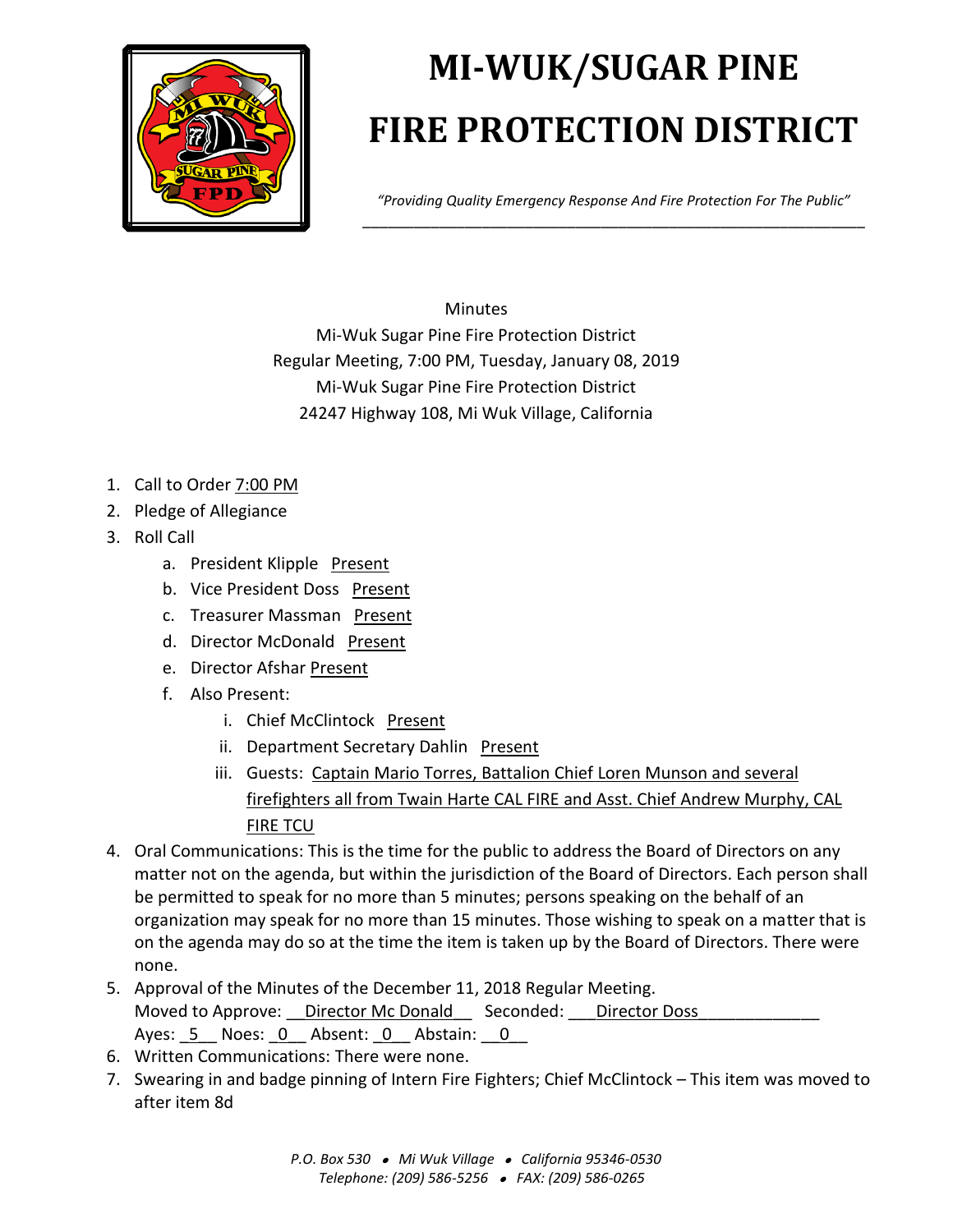*Minutes Regular Meeting January 8, 2019 Page 2 of 3*

- 8. Reports:
	- a. Financial Reports for Month Ending November 30, 2018:
		- i. Tuolumne County Trial Balance
		- ii. Tuolumne County Budget Status
		- iii. Month End Cash on Hand History

Moved to Receive: Director McDonald \_\_ Seconded: \_ Director Afshar Ayes: 5 Noes: 0 Absent: 0 Abstain: 0

- b. Auxiliary Report: Sherry Blake, MWSPFPD Auxiliary President, read and elaborated on the written report that is in the meeting record.
- c. USFS Report; No report.
- d. CAL FIRE Report; Andrew Murphy, Assistant Chief, CAL FIRE / TCU gave an update on burn day status, staffing and resource changes in the county. Also, the Smoky Bear program has been active at the local schools.

President Klipple returned the board to item 7. Chief McClintock conducted the swearing in and badge pinning of Intern Firefighters Haley Broxham, Kate Mendes and Brandon Moakler.

- e. Highway 108 FireSafe Council Report; No report.
- f. Chief's Report; Steve McClintock, Fire Chief, read and elaborated on the written report that is in the meeting record. He also
- g. Strategic Plan Update; Steve McClintock, Fire Chief reported that the committee met on January 8, 2019. He reported that they decided not to pursue agenda item 9 at this time and asked that it be tabled.
- h. Budget Committee; Treasurer Massman reported on the meeting of January 8 while going over the financial reports - item 8a. He did add that regarding the pay for Intern Engineers in the Chiefs' report, the Committee agreed it was within budget for the remainder of this fiscal year and will take another look for the next budget.
- i. District Policies & Procedures Committee; Director Doss. The committee did not meet.
- 9. Discussion and Action Items:
	- a. Proposal for MWSPFPD First Responder Fee and Requested \$1,500 for AP Triton Consulting to Objectively Calculate the Fee. Tabled.
	- b. Renewal of State of California Application for Eligibility State & Federal Surplus Property Program and Resolution 2019.01.08.1 authorizing representatives to acquire surplus property through the California State Agency for Surplus Property. Chief McClintock asked that the resolution be passed naming himself, Captain Klyn, Jim Krussow, Craig Konklin and Tim Wallace as the representatives.

Moved to Approve: Director McDonald Seconded: Director Doss Ayes: 5\_\_ Noes: 0\_\_ Absent: 0\_\_ Abstain: 0\_